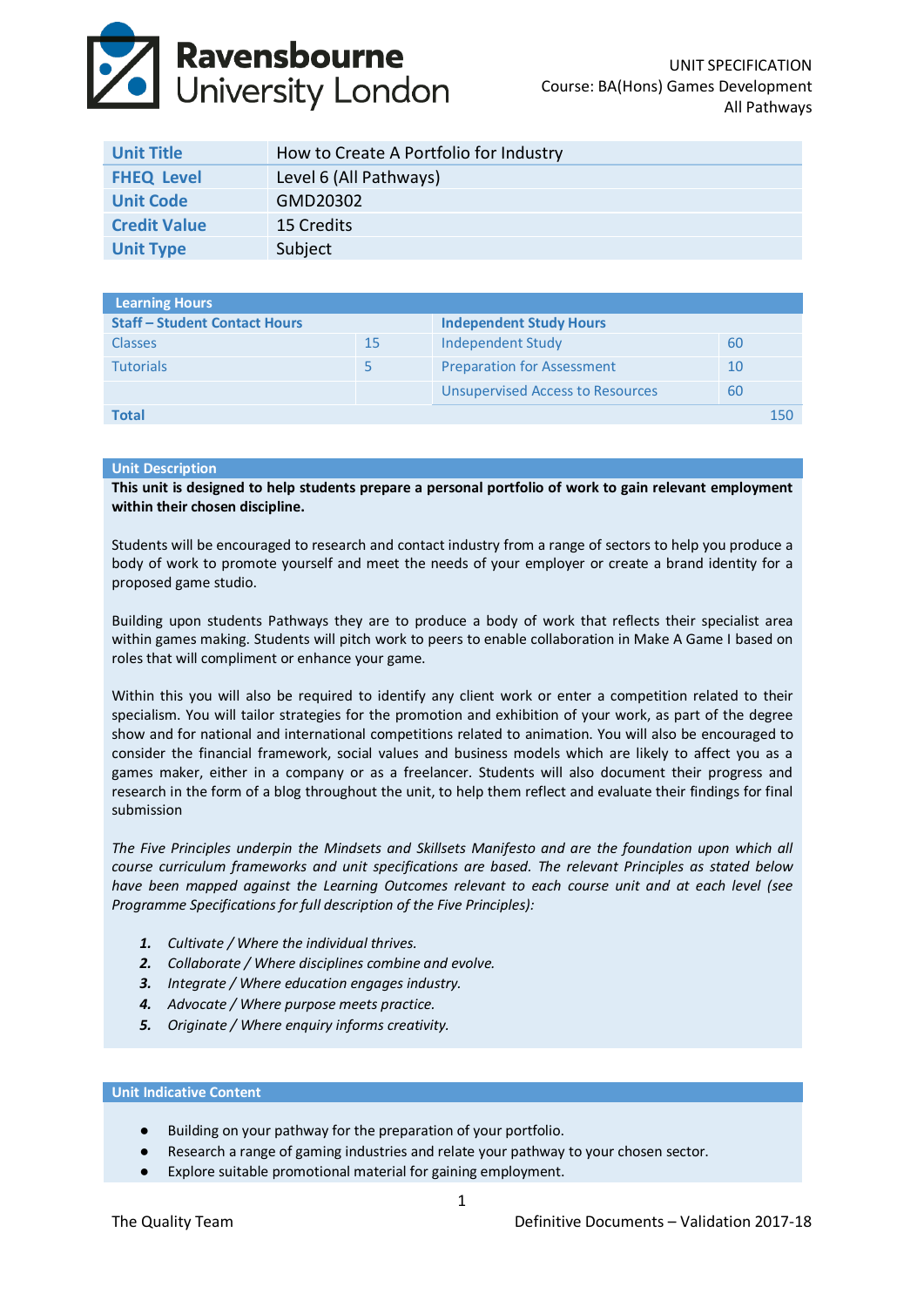- Attend conferences, festivals or any industry events.
- Identify a relevant competition to your pathway or engage on a live brief.
- Understand the financial framework of setting up a studio or working freelance.

## **Unit Aims**

Within the context of the Honours Degree credit framework, the aims of the course are to:

- Encourage students to reach out to industry and build networks
- Provide guidance and support towards building a personal or studio brand
- Encourage student development by encouraging entrepreneurship and embracing innovation

• Promote diversity, inclusivity, ethical, social and environmental awareness and provide opportunities for study and progression to all students.

The curriculum design and units will *"facilitate acquisition of appropriate knowledge and understanding, development of the necessary personal attributes, and application of the skills which equip and prepare students for continuing personal development and professional practice."* (Subject Benchmark Statements, 2017).

**Unit Learning Outcomes (Items in bold are the main focus within each LO for the unit) Collaborate (LO2)**

- **Inter-disciplinary Working**
- **Coproduction**

**Demonstrate ability to combine strategies that synthesise inter-disciplinary and trans-disciplinary working methods into personal practice.**

**Evidence aptitude to synthesise cooperative interactions and partnerships/teamwork in personal working methodologies.**

#### **Integrate (LO3)**

- **Communication & Presentation**
- **Networking**
- **Professional Practice**

**Demonstrate effective competence to employ coherent and aligned communication and presentation strategies in physical, written and oral forms.** 

**Evidence ability to effectively synthesise academic development with industry interactions, practices and professional working models in order to facilitate disciplinary discovery and personal professional practice.**

**Advocate (LO4)**

- **Critical Reflection**
- **Professional Identity**

**Demonstrate effective competence to employ coherent and aligned communication and presentation strategies in physical, written and oral forms.** 

**Evidence ability to effectively synthesise academic development with industry interactions, practices and professional working models in order to facilitate disciplinary discovery and personal professional practice.**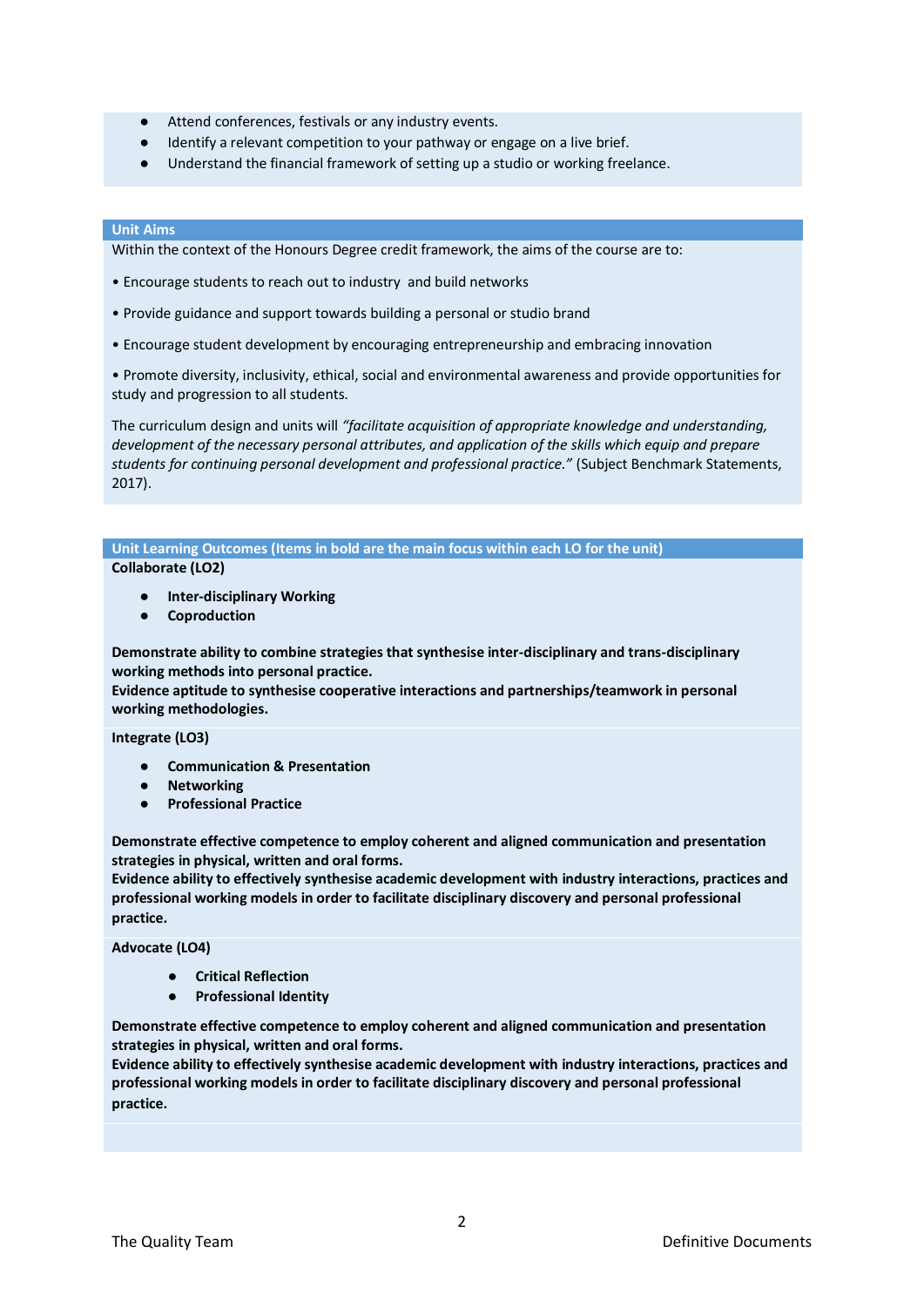## **Learning and Teaching Methods**

Learning will be developed through: lectures, practical demonstrations, and online courses provided by 3<sup>rd</sup> parties. It will also feature seminars, tutorials, master classes, critical self and peer appraisal and collaborative working.

Where appropriate external guest speakers will further support delivery on the unit. Students will also need to undertake self‐directed independent study to support learning.

The following methods play a significant role in learning and teaching on the course:

- Aligned Workshops, Lectures and Seminar sessions support the core teaching delivery.
- Research led projects are used to embed an understanding of research and research methods from the beginning to ensure students develop the skill to explore the contexts and conditions of their practice.
- Reflective journals are used throughout the course to promote the development of autonomous, confident and critically reflective, self‐directed learners.
- Self-evaluative writing is used to enable students to take responsibility for their own learning by identifying needs and prioritising and planning their learning.
- Self-assessment encourages students to take responsibility for monitoring and making judgments about aspects of their own learning.
- Peer assessment is used to promote assessment as part of learning.
- Live projects and student exhibitions and /or pop up events, support an outward facing ethos and encourage students to develop their practice in relevant professional contexts.

## **Assessment methods and tasks**

*Brief description of assessment methods*

- *Formative Assessment: You will be given the opportunity for formative feedback/feedforward. This will be given midway through the unit or at an appropriate time.*
- *Summative assessment: Is the completion of the main unit tasks – typically a finished outcome together with associated research and reflective elements and the completion of a digital workbook and accompanying treatments or presentations.*
- *Presentations to peers are usually within a small group environment where at least two tutors are present.*
- *Playable builds should be self-contained and not the editor project files unless stated by the brief*
- In some cases digital files will be required to assess technical skill.
- *Students will be notified of their grades within 3 weeks of the hand in date and feedback is usually via an audio file in which at least two tutors contribute to feedback and feedforward.*

| <b>Assessment tasks</b> | <b>Weighting (%)</b> (one grade or multi-grade unit) |
|-------------------------|------------------------------------------------------|
| <b>Portfolio</b>        | 75%                                                  |
| <b>Reflective Blog</b>  | 25%                                                  |

#### **Indicative Assessment Criteria**

- **Evidence of industry research related to your role. (LO3,LO4)**
- **Critically evaluate your research and show an understanding of your chosen pathway. (LO4)**